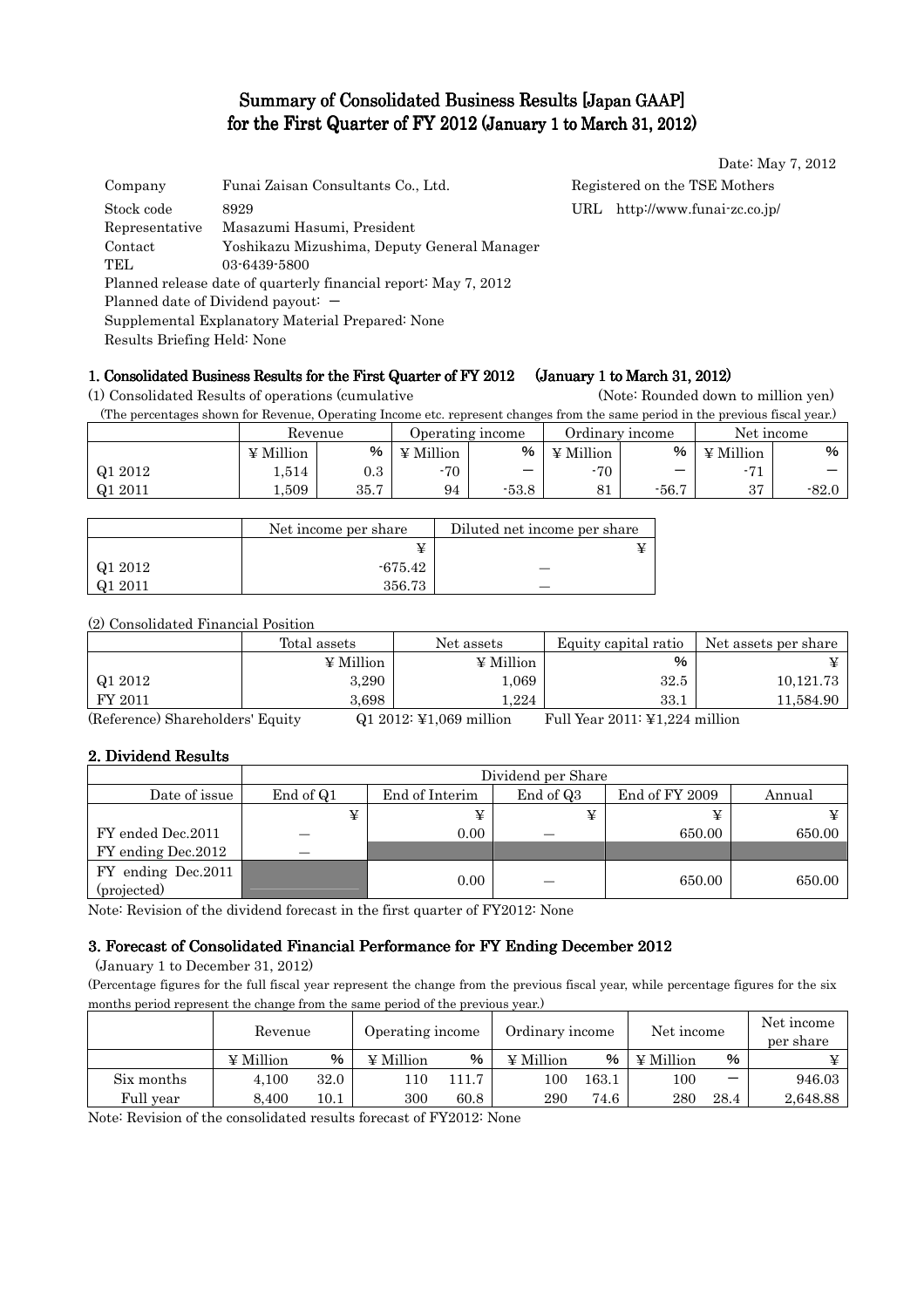### 4. Other

(1) Changes in significant subsidiaries for the three months ended March 31, 2012: None

(Changes in specified subsidiaries accompanying change in scope of consolidation) Newly included: - Excluded: -

- (2) Application of specific accounting for preparing the quarterly consolidated financial statements: None
- (3) Changes in accounting principles, changes in accounting estimates, and restatements
	- i. Changes in accounting principles due to amendment of accounting standards: None
	- ii. Changes in accounting policies due to other reasons: None iii. Changes in accounting estimates: None iv. Restatements: None
- (4) Numbers of shares outstanding (common stock)
	- i. Number of shares outstanding at the end of the period (including treasury stock)
	- As of March 31, 2012 105,705 As of December 31, 2011 105,705 ii. Number of treasury stock at the end of the period As of March 31, 2012 0 As of December 31, 2011 0 iii. Average number of shares during the period (cumulative from the beginning of the fiscal year) As of March 31, 2012 105,705 As of December 31, 2011 105,705

### \*Indication regarding the status of quarterly review procedures

The quarterly review procedures under the Financial Instruments and Exchange Act of these financial statements were being conducted at the time of disclosure.

### \*Appropriate use of these results forecasts and other items

The above forecasts are based on judgments made in accordance with information available at the time these materials were prepared, and contain numerous uncertainties. Changing conditions and other factors may cause actual results to differ from the results in these forecasts.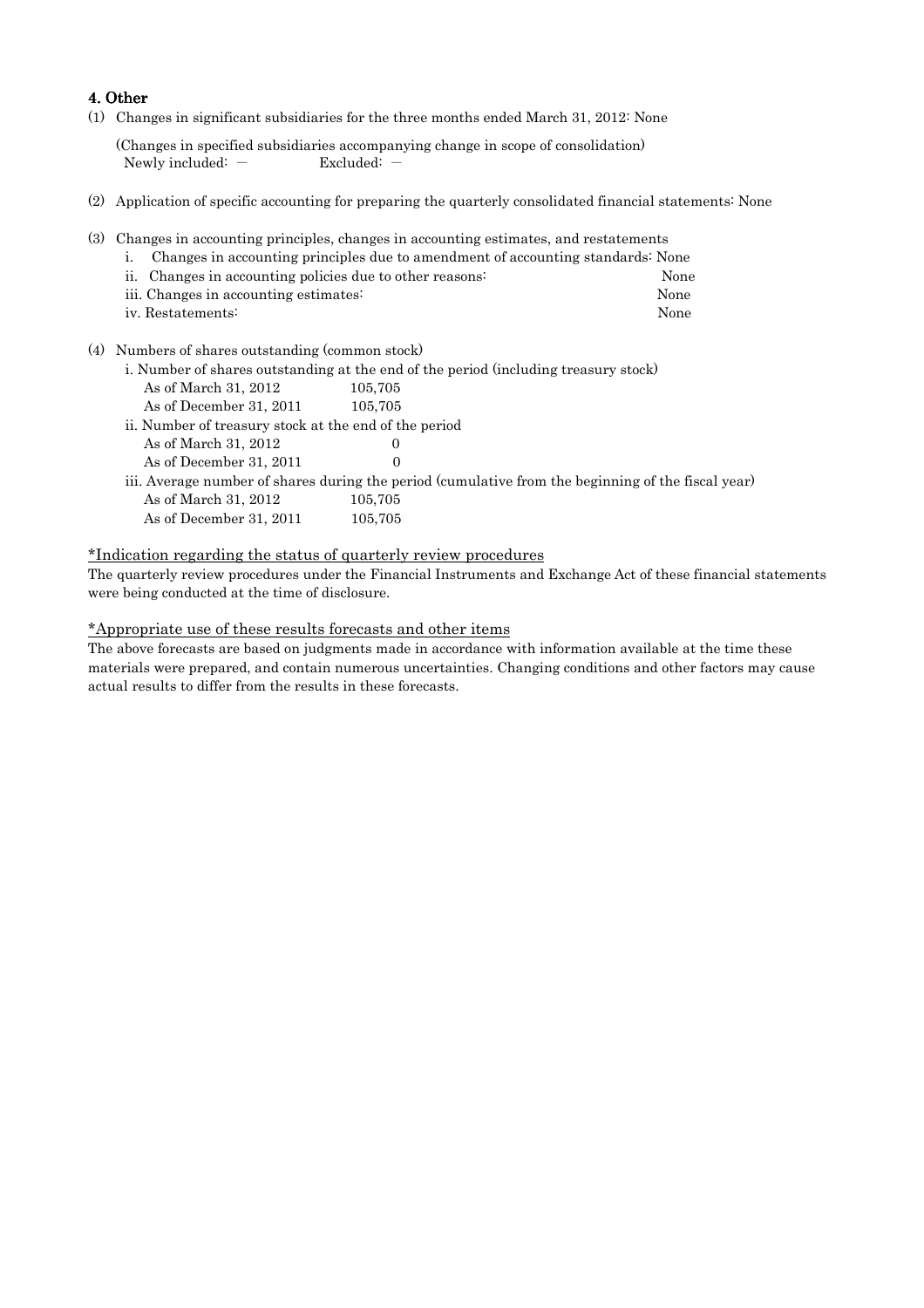#### 5. Quarterly Consolidated financial statements

(1) Quarterly Consolidated balance sheet

(Thousands of yen)

|                                            | Previous consolidated financial<br>year ended December 31, 2011 | Current 1st quarter ended<br>March 31, 2012 |
|--------------------------------------------|-----------------------------------------------------------------|---------------------------------------------|
| Assets                                     |                                                                 |                                             |
| Current assets                             |                                                                 |                                             |
| Cash and deposits                          | 1,474,995                                                       | 993,017                                     |
| Accounts receivable                        | 215,206                                                         | 248,150                                     |
| Real estate for sale                       | $\overline{0}$                                                  | 65,001                                      |
| Bonds bought                               | 52,527                                                          | 49,527                                      |
| Other current assets                       | 100,121                                                         | 136,539                                     |
| Allowance for doubtful accounts            | $-51,929$                                                       | $-45,065$                                   |
| Total current assets                       | 1,790,921                                                       | 1,447,170                                   |
| Fixed assets                               |                                                                 |                                             |
| Tangible fixed assets                      | 63,417                                                          | 63,906                                      |
| Intangible fixed assets                    |                                                                 |                                             |
| Software                                   | 34,162                                                          | 31,000                                      |
| Goodwill                                   | 286,447                                                         | 245,524                                     |
| Others                                     | 2,374                                                           | 2,345                                       |
| Total intangible fixed assets              | 322,984                                                         | 278,870                                     |
| Investments and other assets               |                                                                 |                                             |
| <b>Investment Securities</b>               | 1,382,765                                                       | 1,362,491                                   |
| Stocks of affiliated companies             | 3,260                                                           | 3,260                                       |
| Other assets                               | 134,951                                                         | 134,951                                     |
| Total investment and other assets          | 1,520,977                                                       | 1,500,703                                   |
| Total fixed assets                         | 1,907,380                                                       | 1,843,481                                   |
| Total assets                               | 3,698,302                                                       | 3,290,651                                   |
| Liabilities                                |                                                                 |                                             |
| Current liabilities                        |                                                                 |                                             |
| Accounts payable                           | 63,682                                                          | 51,403                                      |
| Short-term debt                            | 600,000                                                         | 600,000                                     |
| Current portion of long-term loans payable | 33,600                                                          | 33,600                                      |
| Bonds redeemable within one year           | 395,000                                                         | $275,\!000$                                 |
| Accrued corporate tax, etc.                | 17,799                                                          | 12,959                                      |
| Allowance for bonus payable                |                                                                 | 51,176                                      |
| Other reserves                             | 22,159                                                          | 32,459                                      |
| Other current liabilities                  | 354,484                                                         | 240,615                                     |
| Total current liabilities                  | 1,486,724                                                       | 1,297,214                                   |
| <b>Fixed liabilities</b>                   |                                                                 |                                             |
| Bonds                                      | 92,500                                                          | 12,500                                      |
| Long-term loans payable                    | 58,000                                                          | 49,600                                      |
| Long-term deposits payable                 | 70,216                                                          | 66,075                                      |
| Allowance for employee retirement benefits | 48,061                                                          | 50,222                                      |
| Long-term security deposits payable        | 718,216                                                         | 745,121                                     |
| Total fixed liabilities                    | 986,995                                                         | 923,519                                     |
| Total liabilities                          | 2,473,719                                                       | 2,220,733                                   |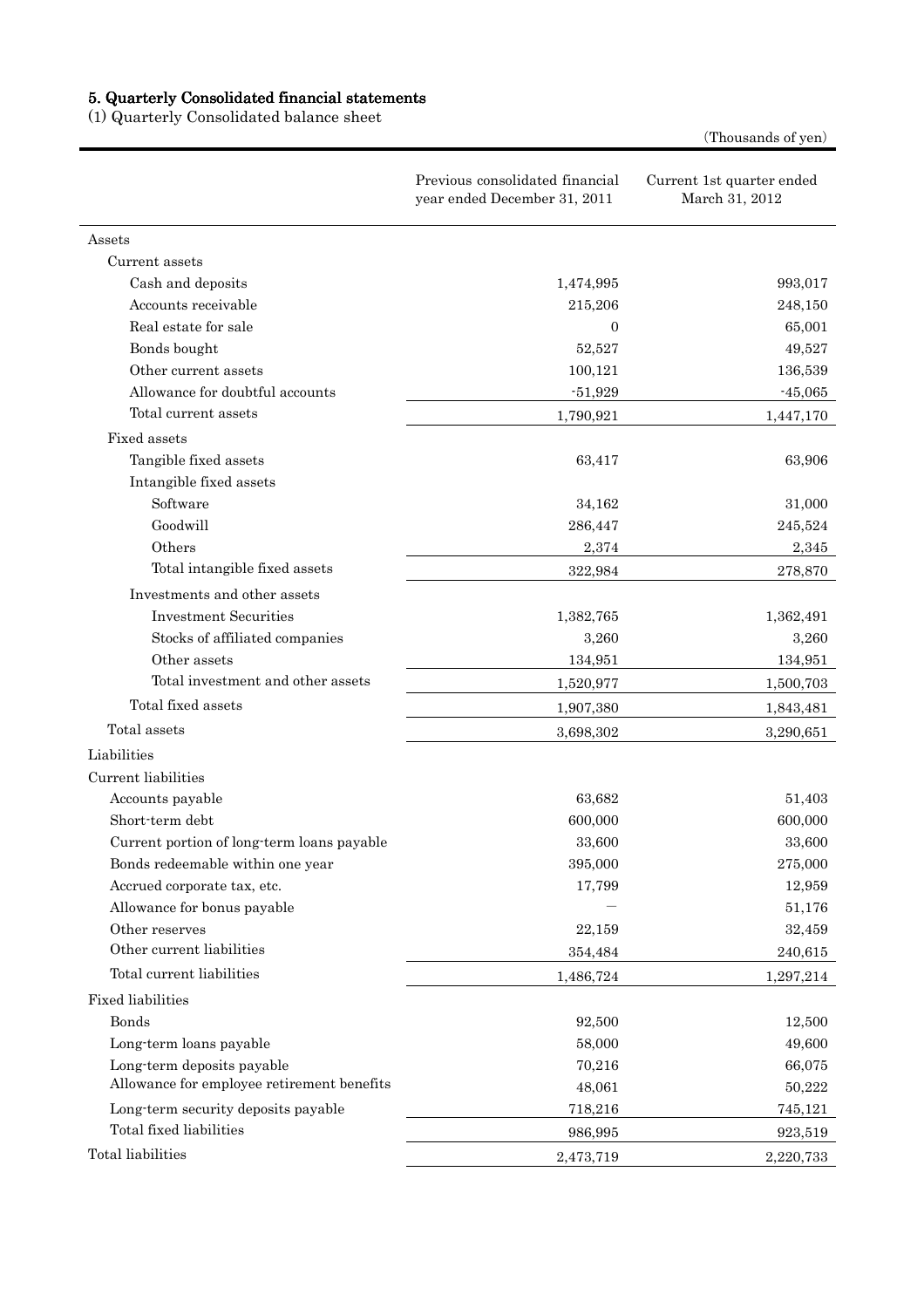|                                                        | Previous consolidated financial<br>year ended December 31, 2011 | Current 1st quarter ended<br>March 31, 2012 |
|--------------------------------------------------------|-----------------------------------------------------------------|---------------------------------------------|
| Net Assets                                             |                                                                 |                                             |
| Shareholders' equity                                   |                                                                 |                                             |
| Common stock                                           | 1,030,817                                                       | 1,030,817                                   |
| Capital surplus                                        | 334,224                                                         | 334,224                                     |
| Retained earnings                                      | 235,059                                                         | 94,955                                      |
| Total shareholders' equity                             | 1,600,100                                                       | 1,459,997                                   |
| Evaluation and conversion difference                   |                                                                 |                                             |
| Unrealized gains on securities                         | $-375,518$                                                      | $-390,079$                                  |
| Total<br>evaluation<br>and<br>conversion<br>difference | $-375,518$                                                      | $-390,079$                                  |
| Total net assets                                       | 1,224,582                                                       | 1,069,917                                   |
| Total liabilities and net assets                       | 3,698,302                                                       | 3,290,651                                   |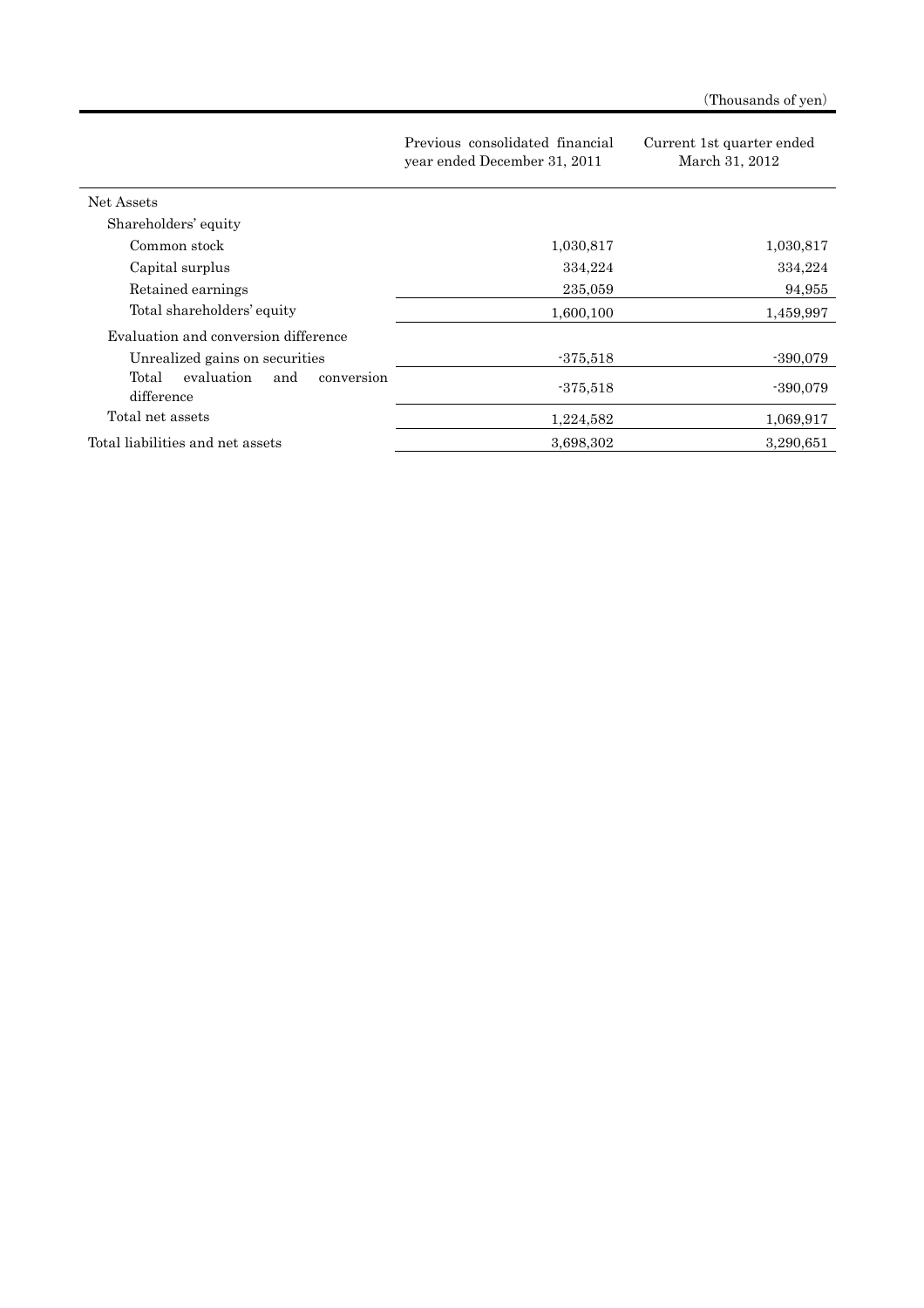|                                                                                            |                                              | (Thousanus of yen)                          |
|--------------------------------------------------------------------------------------------|----------------------------------------------|---------------------------------------------|
|                                                                                            | Previous 1st quarter ended<br>March 31, 2011 | Current 1st quarter ended<br>March 31, 2012 |
| Revenue                                                                                    |                                              |                                             |
| <b>Consulting Revenue</b>                                                                  | 854,497                                      | 696,649                                     |
| Sales of real estate                                                                       | 654,515                                      | 817,411                                     |
| Revenue                                                                                    | 1,509,013                                    | 1,514,060                                   |
| Operating cost                                                                             |                                              |                                             |
| Operating cost                                                                             | 454,302                                      | 525,064                                     |
| Cost of sales of real estate                                                               | 636,825                                      | 783,693                                     |
| Operating cost                                                                             | 1,091,128                                    | 1,308,758                                   |
| Gross operating profit                                                                     | 417,885                                      | 205,302                                     |
| SG&A                                                                                       | 323,559                                      | 275,725                                     |
| Operating income (loss)                                                                    | 94,325                                       | $-70,422$                                   |
| Non-operating income                                                                       |                                              |                                             |
| Interest received                                                                          | 77                                           | 119                                         |
| Dividends received                                                                         | 915                                          | 502                                         |
| Insurance premium refunded cancellation                                                    |                                              | 2,914                                       |
| Other non-operating income                                                                 | 305                                          | 2,285                                       |
| Non-operating income                                                                       | 1,298                                        | 5,821                                       |
| Non-operating expenses                                                                     |                                              |                                             |
| Interest paid                                                                              | 5,423                                        | 3,889                                       |
| Investment loss on equity method                                                           | 6,452                                        |                                             |
| Other non-operating expenses                                                               | 2,244                                        | 1,889                                       |
| Non-operating expenses                                                                     | 14,119                                       | 5,779                                       |
| Ordinary income (loss)                                                                     | 81,504                                       | $-70,380$                                   |
| Extraordinary profit                                                                       |                                              |                                             |
| Gain on sales of investment securities                                                     |                                              | 203                                         |
| Extraordinary profit                                                                       |                                              | 203                                         |
| Extraordinary loss                                                                         |                                              |                                             |
| Loss on sales of stocks of affiliates                                                      | 30,000                                       |                                             |
| Loss on disaster                                                                           | 8,679                                        |                                             |
| Loss on sales of investment securities                                                     | 4,559                                        | 347                                         |
| Loss on valuation of investment securities                                                 | 1,496                                        |                                             |
| Extraordinary loss                                                                         | 44,734                                       | 347                                         |
| Current net income (loss) before profit distribution to<br>anonymous association (pre-tax) | 36,769                                       | $-70,525$                                   |
| Dividends distribution from anonymous association                                          | $-1,243$                                     | $-741$                                      |
| Current net income (loss) before taxes                                                     | 38,013                                       | $-69,784$                                   |
| Current income taxes                                                                       | 304                                          | 1,610                                       |
| Total income taxes                                                                         | 304                                          | 1,610                                       |
| Income (loss) before minority interests                                                    | 37,708                                       | $-71,394$                                   |
| Net income (loss)                                                                          | 37,708                                       | $-71,394$                                   |

# (2) Quarterly Consolidated income statements (1st Quarter YTD)

(Thousands of yen)